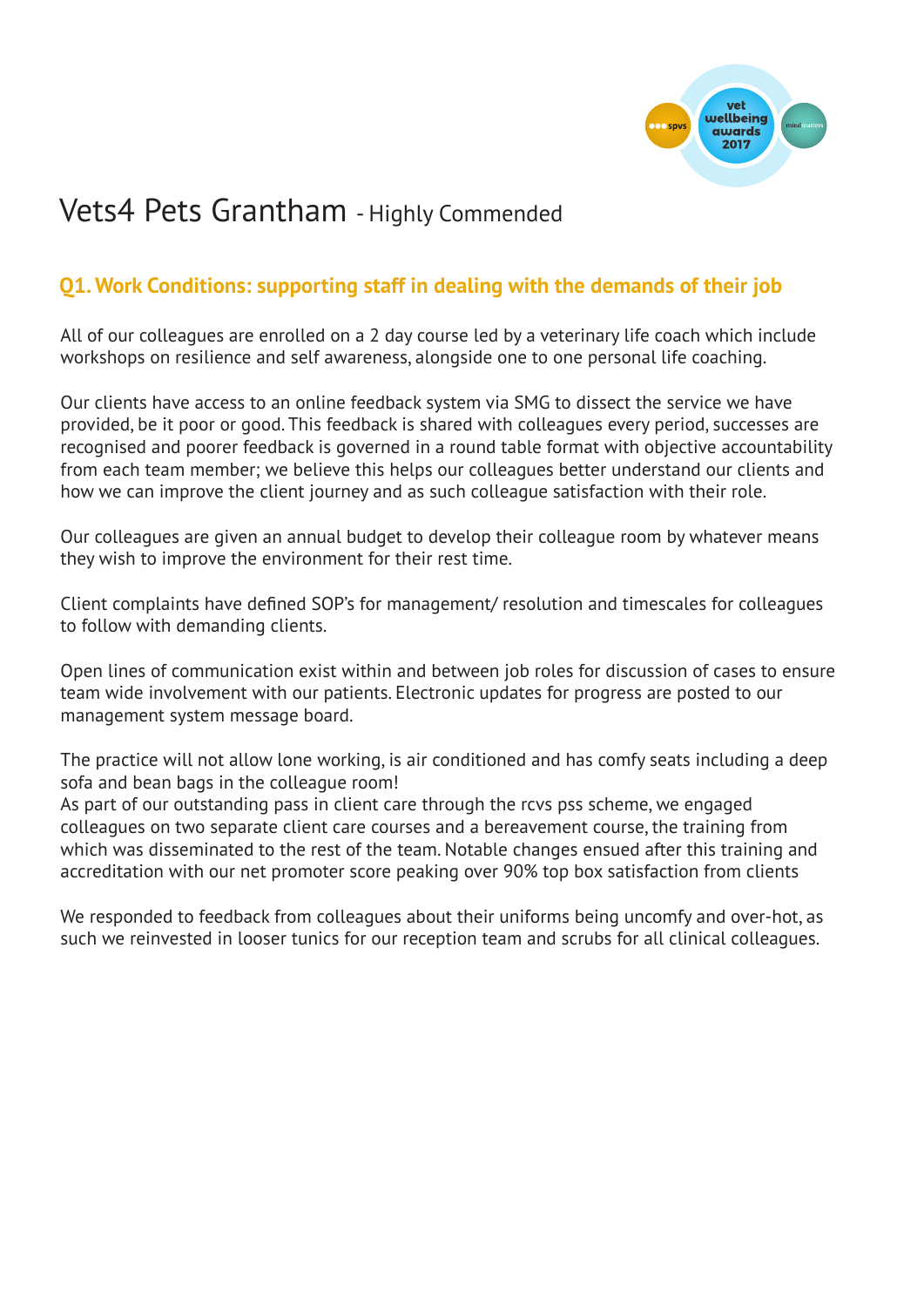#### **Q2. Balanced Workload: supporting work-life balance**

Our practice is dedicated to maximising work life balance. The practice outsources its own out of hours and plans to stay this way moving forward, also to never open on Sundays.

This year, in response to our annual paws4thought colleague feedback survey we have increased holiday allowance by 25% for all colleagues which was very well received at their reviews.

We bench mark our salary provision against the spvs survey and always aim to exceed our local averages.

In addition to normal holiday allowance, colleagues are given an extra day off for their birthday

We provide paid "peternity": a day off when a new animal is taken on by the colleague to allow them to settle their pet in.

We provide a paid day off for colleagues taking their children to their first day at school

We provide a paid day of charity leave for colleagues to outsource their time to a cause they believe has value.

To balance the days when workload is high, when quiet, colleagues are given an additional half an hour paid fresh air break after their lunch to get outside and relax in any manner they see fit; colleagues have already regularly enjoyed walks to our local park for some fresh air and sunshine. Colleagues are paid for any overtime they end up working.

Colleagues are allowed to arrange their own rotas within their team eg vets vs nurses vs reception

We recognise skill and experience varies within our teams. For those colleagues with less experience we offer less demanding schedules. Our student nurses and new graduate vet are permitted extended appointment slots for their consults and also additional breaks within clinics to rest or catch up.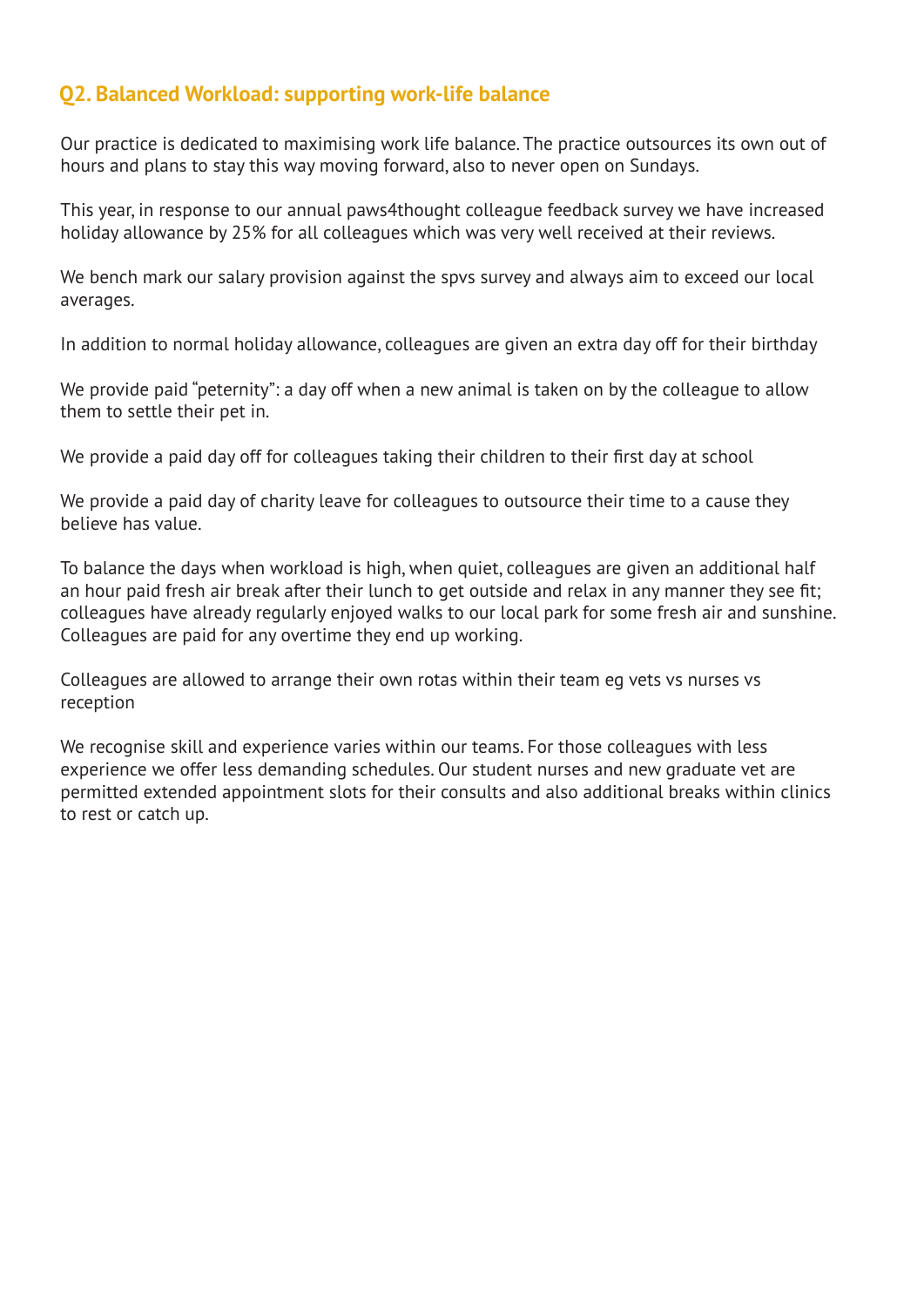#### **Q3. Relationships at Work: fostering effective working relationships**

Communication is key within our team at both micro and macro levels. We encourage personal objective accountability for any mistakes that are made and govern these openly in discussion with the whole team.

On the flip side we run a gratitude board in the practice for colleagues to post notes to thank a colleague for something they have done which brightened their day ranging from covering a shift to making an excellent cup of tea! The board has already generated huge activity, we will offer a wellness award to the colleague that receives the most recognition periodically.

We have an informal 10 minute catch up at the start of each operating session with all team members to discuss anything of note be it minor or major.

We have formalised monthly practice meetings with all colleagues to ensure communication of significant events, changes in protocols, and to discuss things that have gone well or otherwise. SMG is reviewed at this time. The practice manager runs monthly check ins and formal annual review with every colleague for them to communicate any concerns.

Annual colleague awards have been introduced this year. Every colleague has the opportunity to nominate in each category and awards for recognition are provided at our xmas meal.

As a part of our vet life coaching sessions, each colleague is DISC profiled and the results shared with the team to ensure that we all understand each other's personality type and how we can better interact with each other. This has already had proven benefit between the partners and practice manager.

We encourage out of work social activities, having recently been for several pizzas and also a trip to the local bingo hall which was great fun!

Our nurses have an active whatsapp chat group to keep each other updated on cases when they are away from work. It always surprises me how active this group is with colleagues on their day off, but must demonstrate a desire and satisfaction with the ongoing involvement of care with their patients

Our colleagues run a system of mutual cover to help each other with sickness leave from work, we have recently had a lot of illness in our practice and our receptionists and kennel maid have covered extensive additional shifts to help out our colleagues requiring extra time off to recuperate.

The practice has set SOP's for handing over cases between shifts and the admission and discharge of patients. This ensures smooth flow of information regarding a patient where several colleagues may be involved.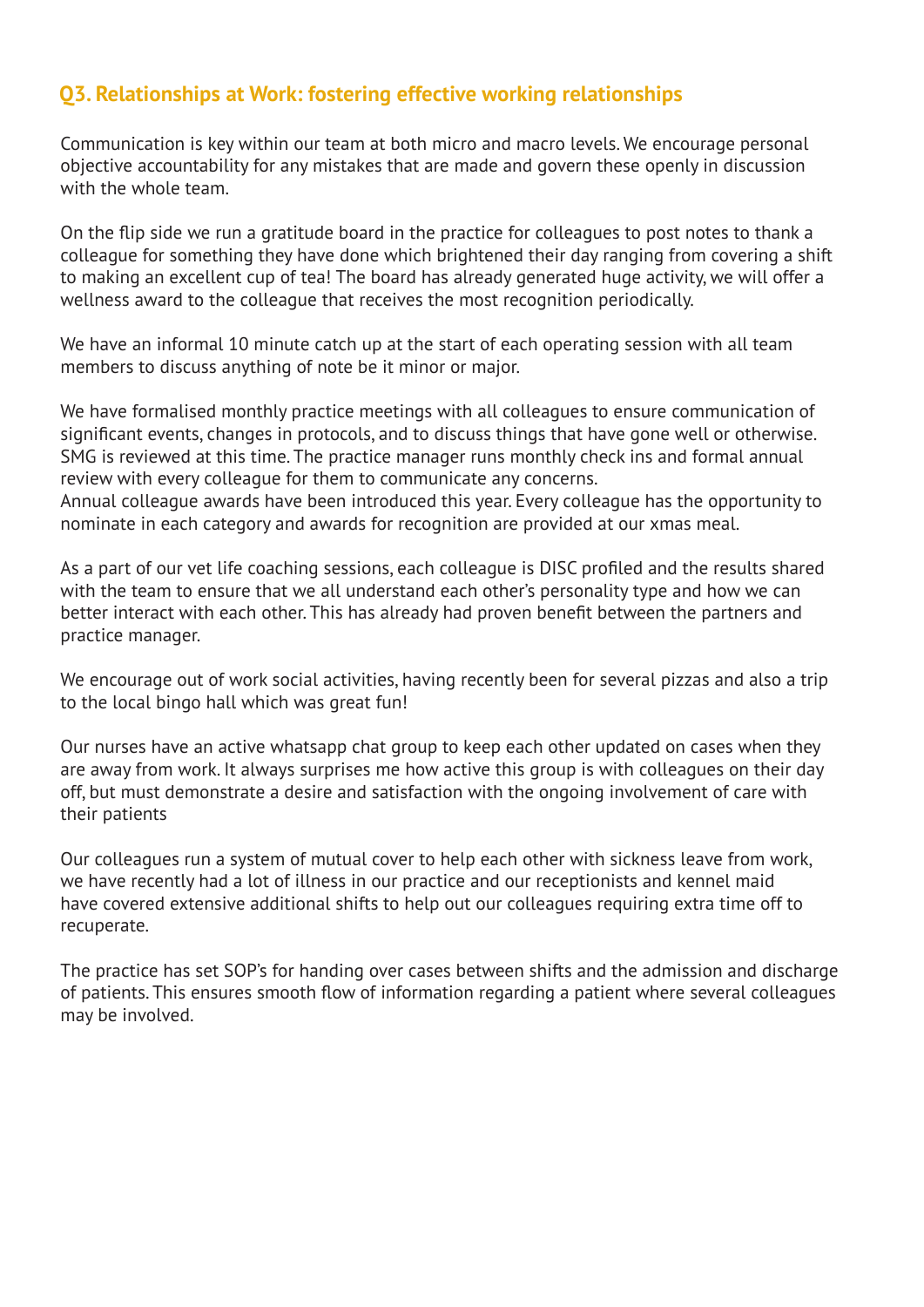### **Q4. Personal & Career Development: enabling staff to work effectively**

Our practice dedicates an enforced 1% spend of our annual turnover minimum towards CPD although typically we will overspend (this year we have overspent by £2500 to ensure full colleague access to our veterinary life coach). Every colleague has the opportunity to apply for cpd at their monthly check in and formalise this annually at their review. Colleagues may take time during working hours to undertake cpd in house if trade is quiet.

Our library is open to ongoing additions as required

Vets4pets run our own academy to offer colleagues discounted CPD and as such access to greater volumes.

After any cpd course the practice will gather for a verbal feedback from the colleague to disseminate the knowledge they have gained

Our new vet graduate has access to our graduate programme which offers a formalised structure to settling into the group practice, cpd surrounding the challenges of early skills. Our graduate went on a basic surgical procedures course which was of obvious benefit, managing to spay a labrador on her own after only 2 previous live involvements with the procedure.

We aim to constantly improve the practice through the PSS having achieved GP status, a pass in inpatient care and outstanding award in client care. These accreditations have involved additional cpd for colleagues in the form of client care, end of life consultation, infection control, pain management, anaesthesia and surgery.

We run in house cpd from external providers, for example recently inviting the animal health trust to provide a full day of lectures on anaesthesia to all staff. in this way we endeavour to ensure CPD is easily accessible to colleagues and does not conflict with out of work commitments.

Two of our veterinary surgeons are enrolled on webinar cpd programmes which are accessible to all colleagues

One of our nurses has expressed an interest in undertaking minor surgery; she is now enrolled on a practical course and undergoing practical mentoring by our senior surgeon. this has also led to the incentive of a nurse procedures board to be run parallel to the vet procedures board, offering our nurses empowerment.

Our new practice manager has been extensively mentored through our academy in business and management skills and has flourished rapidly into her new role.

We train student nurses on site, having developed one candidate into an employed RVN this year and two more expected within the next 12 months; both have accepted permanent job roles upon qualification :-)

Our practice manager has monthly check ins with every colleague to ensure their personal and professional development is proceeding according to their and our expectations. this is backed up by the annual review process. If any areas require improvement, we have a structured process for review.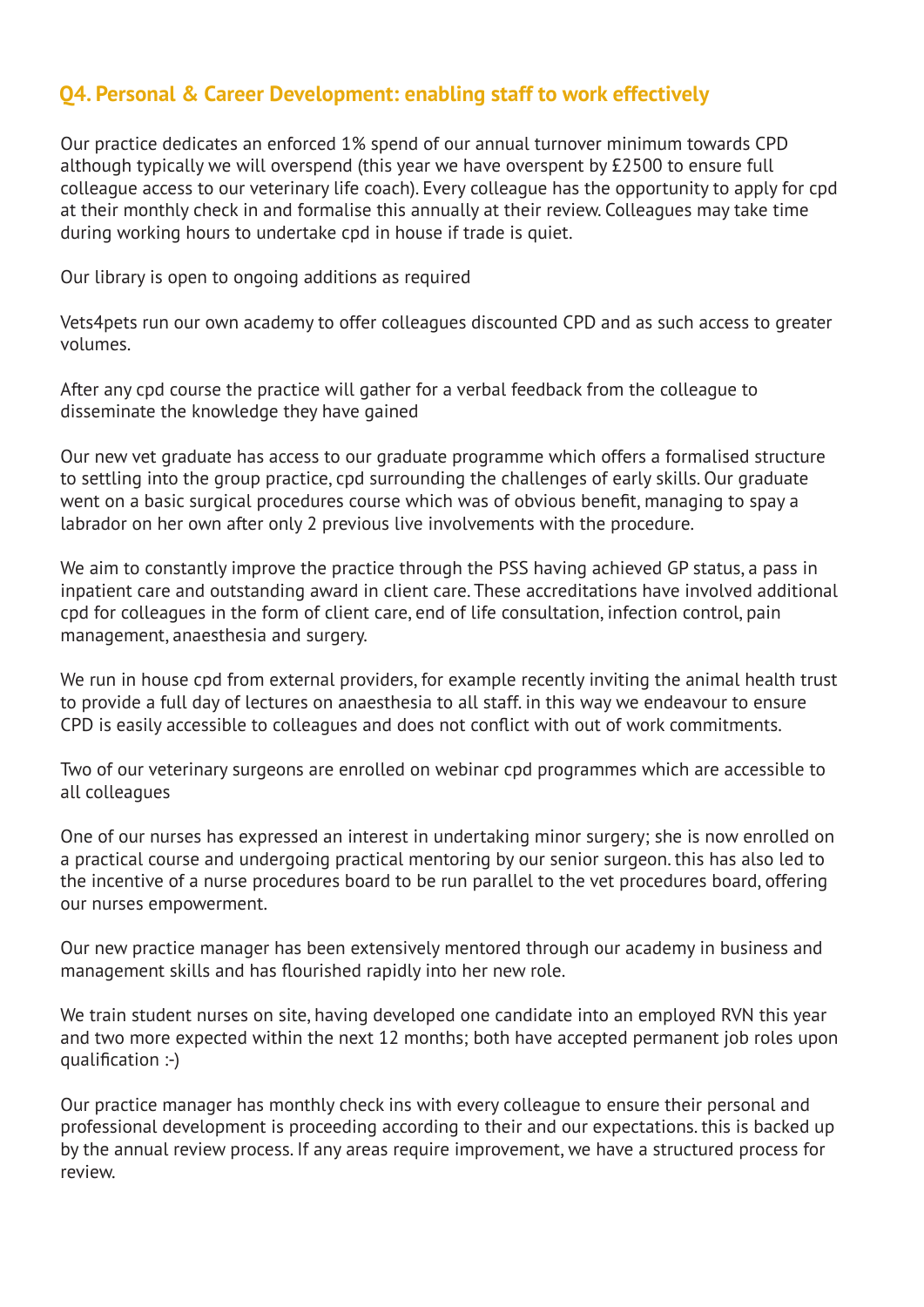Our practice is enrolled with the retail trust to offer colleagues advice on career development, financial control, legal advice and personal councilling as needed.

Colleagues are empowered within their job roles and know their duties to be effective by having a job description provided alongside both a practice handbook and a practical procedures handbook to follow as SOP's

Every colleague has a full day of induction before commencement of work.

Being a part of vets4pets allows us access to our clinical forum and referral division allowing clinical staff access to widespread discussion regarding cases in often access to out of house mentoring. After my tplo course, I have access to two referral centres with orthopaedic specialists for me to observe and become involved with practicing the procedure.

Our group has an online forum called the "kennel" which is a site for active debate on cases and opinions being offered. It also allows access to documents on recommended best clinical practice.

#### **Q5. Control at Work: enabling staff to have a say in their work**

We minimise micromanagement extensively in order to empower our colleagues within their job roles.

Our veterinary surgeon team, nursing team and reception team are empowered to run their own weekly/ periodic meetings to discuss matters specific to their responsibilities.

Recommendations from each group are fed back to management and are actioned as appropriate. Examples of this are more efficient management of our daily timetable following recommendations from our reception team which has led to less frantic consultation periods for vets and more time investment for each client which has led to greater patient care and client satisfaction. Our most recent nurse meeting implemented some practical changes to our inpatient care for cats through the use of cat forts as hiding holes and non aerosolised preparations for removing tape from legs; these changes are also initiating the nurse led drive to achieving our cat friendly status. Our most recent vet meeting prompted improved client care by applying immediate post op phone calls and also the addition of cytopoint to our management regimes for atopic patients.

Each team also has freedom to manage their own rotas within their contracted hours, offering greater flexibility with managing their work life requirements.

All team members are involved in clinical governance for complications in a round table manner, encouraging objective personal accountability.

The aforementioned daily pit stops before ops, monthly and annual reviews allow open discussion for colleagues to control their work. This is backed up again by the periodic whole practice meetings.

Our practice management system allows efficient day to day running of the clinic with message folders for each colleague, "kennels" for inpatients, day cases and out patients.

The practice handbook has been constructed with input and review from all colleagues, meaning they have all been empowered to advise how they feel the practice should be run. This handbook forms the basis of practice protocols. This was constructed alongside the clinical procedures manual which was put together by the entire surgeon and nursing teams..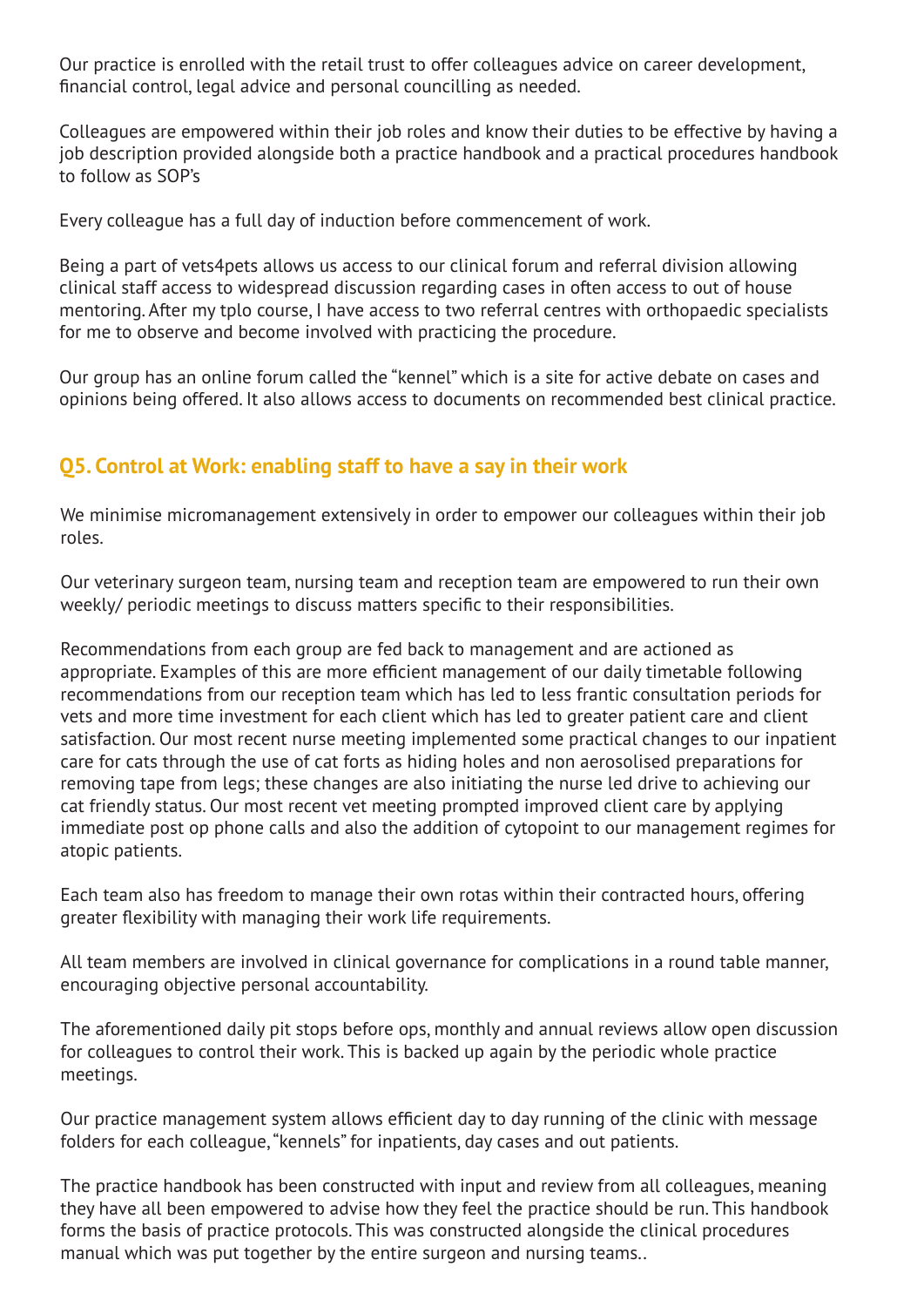All of our colleagues are heavily motivated to the care of our patients and their involvement in the construction of these SOP's has led to a reported improvement in satisfaction with our clinical practice.

Our practice works with an ethos of objective accountability, meaning alongside celebrating our successes we are open to constructive criticism from any other colleague where it is felt that matters could have been improved upon. These matters are discussed in a round table forum with no one opinion carrying more weight than another. In instances of dispute, a casting vote is undertaken between the three managers and then fed back to colleagues with reasoned conclusions.

We have this week had two of our RVN's qualify under amtra as suitably qualified persons for dispensing medications; this has empowered out nursing and reception team to have greater access and accountability to routine dispensing.

A recent example of our colleagues having equal input to clinical procedures was our decision on outsourcing for orthopaedic work. We have been using a travelling surgeon and the nurses had raised some concerns over post operative care offered for the cases involved. We clinically governed the workload complications wise according to national standards for orthopaedics and found that the work was well within accepted limits. The nurses maintained a subjective viewpoint though that the service was inferior to others they had witnessed. As such we are temporarily outsourcing to another surgeon to compare the work offered objectively for comparative clinical governance. This highlights our commitment to acting on personal feelings were appropriate for patient care and involving it in informed clinical decision making.

## **Q6. Communication at Work**

Our practice has a structured process for team wide and individual communication with each other and their line managers.

The aforementioned:

- daily pitstops- each day before ops the team gathers for a drink to discuss any relevant events occuring over the going day and to generally chew the fat about anything and nothing! - structured team specific meetings between managers, vets, nurses and receptionists. These meets allow effective intra-team round table communication and a method to feedback for review to mangement.

- structured monthly check ins with the practice manager regarding personal development, wellness, cpd etc

- structured formalised annual review process for each colleague. At this time each colleague receives an informed assessment and feedback on their performance.

On a day to day basis, colleagues will utilise our practice management software rxworks to communicate with each other via message folders for each colleague regarding client contact, case updates etc. There are folders where each colleague can visualise the progress of inpatients and operations.

Each colleague has a practice email address and is part of the grantham vets4pets email group for interim and informal communications

As a part of the group, vets4pets provide the practice as a whole with a weekly partner report regarding larger group wide decisions and procedures updates which are monitored and filtered through to colleagues as appropriate.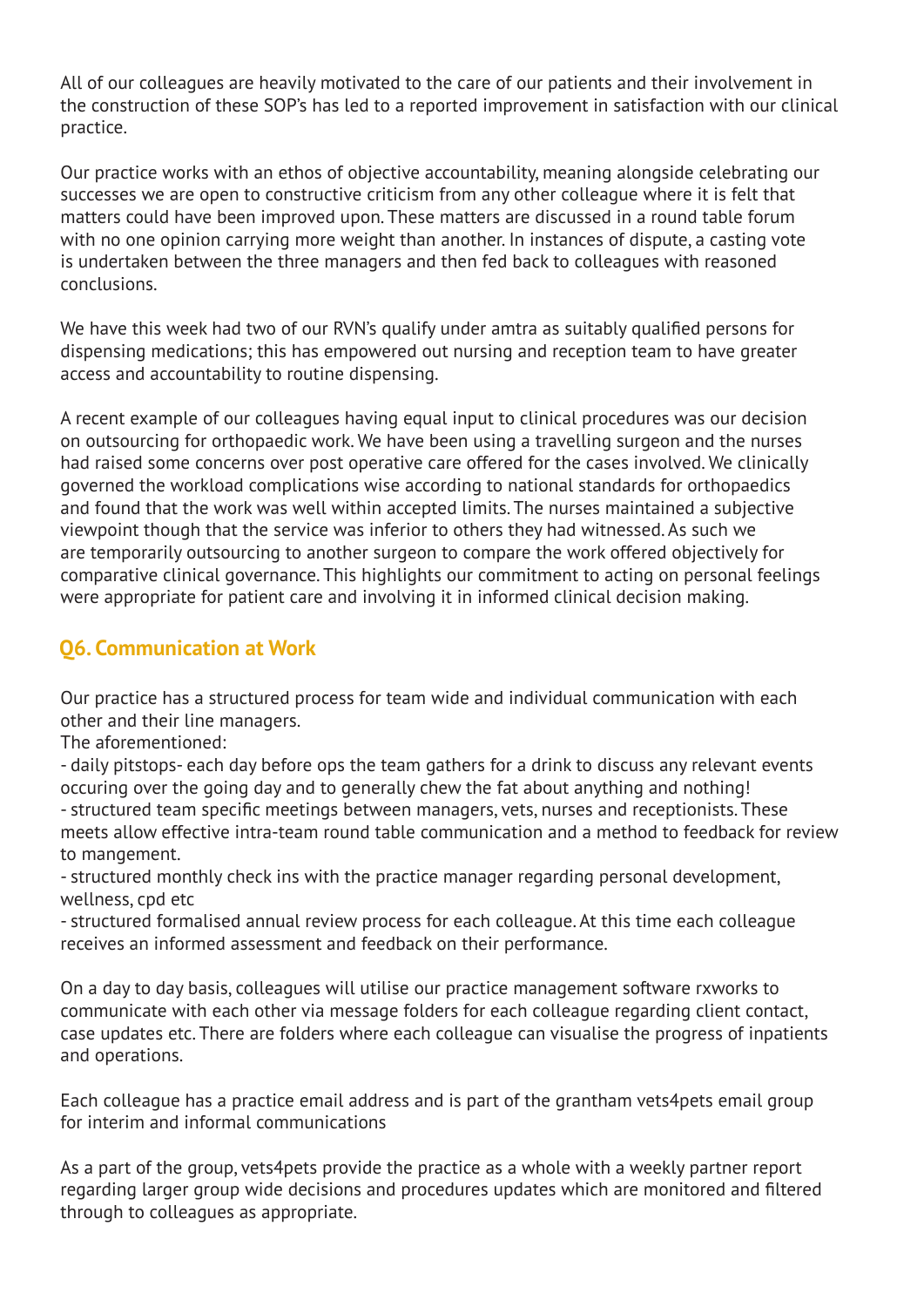Annually colleagues receive the paws4thought survey which allows them to provide anonymous feedback to their managers regarding all aspects of their work. Thios anonymous feedback allows completely objective feedback to managers for areas we have succeeded and areas we could improve upon. Out of our latest survey we listened to colleagues telling us that their worklife balance was not where they wanted it to be. this led us to introducing the 25% increase in annual leave, peternity, first day at school and charity leave.

Nothing is left to fester and no good deed goes unrewarded. If there is an issue requiring addressing, one of the managers will approach the colleague in question for first informal discussion immediately. Where this is not immediately possible, the colleague is communicated with by phone to be informed that a meeting will take place. The gratitude board allows us to immediately thank a colleague if something has gone well and they are not available to be thanked, they can just see the board next time they are in practice and see the happy notes!

All governance processes are recorded and physically filed for colleagues to review at any stage.

## **Q7. Health & Psychological Wellbeing**

All of colleagues have access to our veterinary life coach Carolyne Crowe. This year we are offering all colleagues a full two day programme of in house cpd on resiliance, wellbeing and coping strategies. Each colleague will receive a one to one life coaching session and a DISC profile. The DISC profiles will be shared with all colleagues to help us understand each others' personalities and ways we like to work effectively.

Outside of aforementioned measures for wellness we recognise that finances can be a considerable stress riser for colleagues. In addition to salaries standardised against spvs survey, we offer our colleagues:

- the workplace pension

- paid professional and personal interest subscriptions

- practice specific discounts of 30% on products and services, free consultations for pets free vac4life careplans for 3 pets.

Vets4pets offer all colleagues access to our lifelines app which gives them regular discounts on extracurricular activities ranging from meals out to shopping to overseas car hire!

Bonus schemes are available for sales of our careplans and referring a colleague into our employment. This year the colleagues have a £500 bonus to split from the care plans and we have paid out £1500 in colleague referral bonuses.

Personal stress comes in many forms but we have tried to identify and address some specific examples:

1) Nutrition, eating healthily improves our health and wellbeing, the practice offers a weekly budget and provision of healthy snacks which are put in the colleague room every monday for general consumption. Biscuit consumption has notably declined!

2) Exercise- we offer additional 30 minute fresh air breaks to colleagues after their lunch, workload dependant, in order to get some physical activity in the form of a brisk walk. These prove immensely popular and are taken up by all colleagues

3) Seasonal affective disorder, being a small animal practice means our colleagues experience reduced exposure to sunlight. In order to minimise this the practice has invested in 2 medical lightboxes which we permit colleagues to use when they are working in front of a terminal or on their lunch breaks. These are now in regular use.